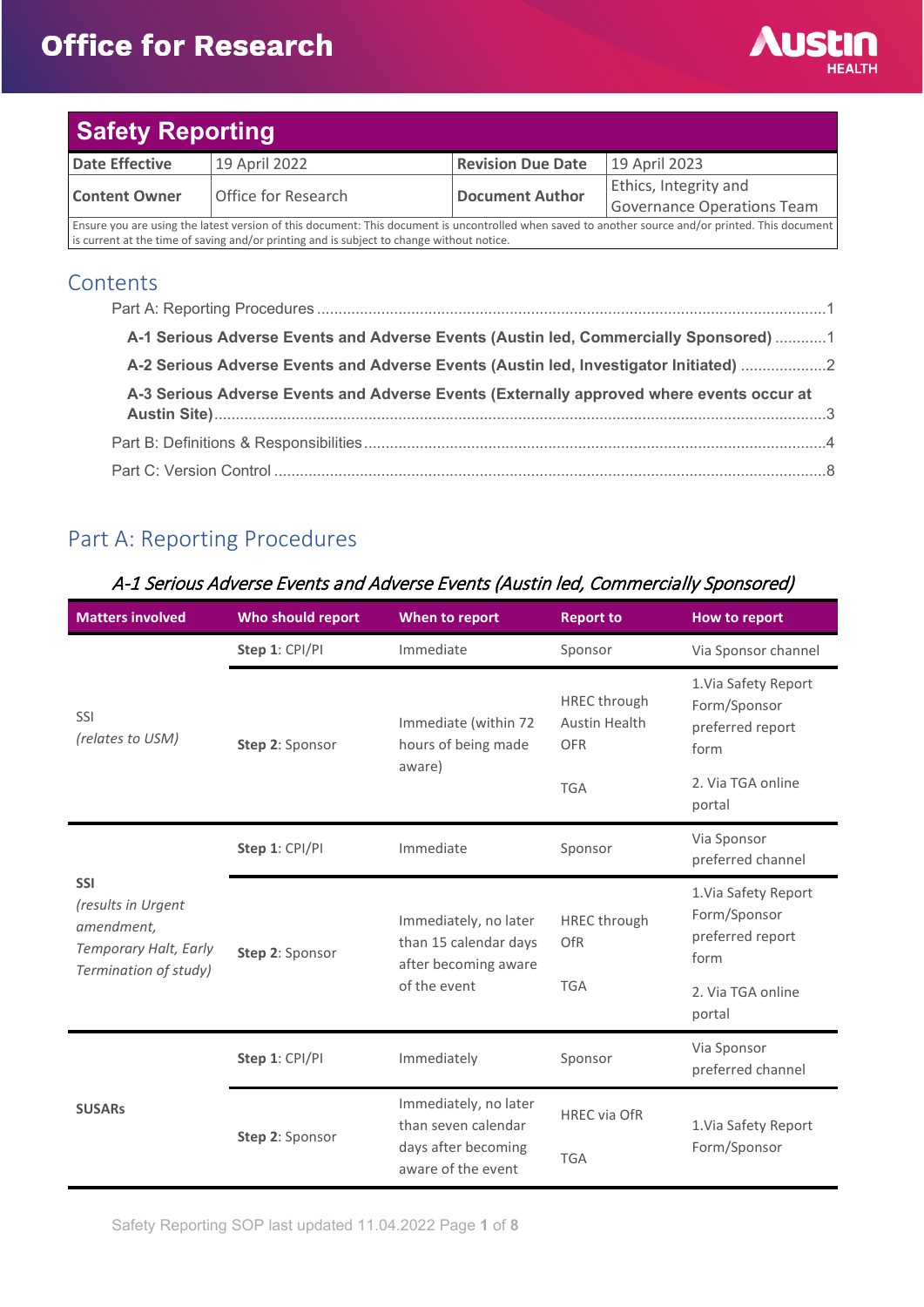

preferred report

|                             |                 |                                                                     |                     | form                                                                 |
|-----------------------------|-----------------|---------------------------------------------------------------------|---------------------|----------------------------------------------------------------------|
|                             |                 |                                                                     |                     | 2. Via TGA online<br>portal                                          |
|                             | Step 1: CPI/PI  | Immediately                                                         | Sponsor             | Via Sponsor<br>preferred channel                                     |
| <b>USADEs</b>               | Step 2: Sponsor | Immediately, no later<br>than seven calendar<br>days after becoming | <b>HREC via OfR</b> | 1. Via Safety Report<br>Form/Sponsor<br>preferred report<br>form     |
|                             |                 | aware of the event                                                  | <b>TGA</b>          | 2. Via TGA online<br>portal                                          |
| <b>Protocol Deviation</b>   | Step 1: CPI/PI  | Immediately                                                         | Sponsor             | Via Sponsor<br>preferred channel                                     |
|                             | Step 2: Sponsor | Check with OfR                                                      | <b>HREC via OfR</b> | Via Safety Report<br>Form/Sponsor<br>preferred report<br>form        |
|                             | Step 1: CPI/PI  | Immediately                                                         | Sponsor             | Via Sponsor<br>preferred channel                                     |
| <b>Protocol Violation</b>   | Step 2: Sponsor | Check with OfR                                                      | <b>HREC via OfR</b> | Via Safety Report<br>Form/Sponsor<br>preferred report<br>form        |
| <b>Annual Safety Report</b> | Step 1: Sponsor | Along with Project<br>Progress Report                               | <b>OfR</b>          | Via Annual Safety<br>Report Form/Sponsor<br>preferred report<br>form |

## <span id="page-1-0"></span>A-2 Serious Adverse Events and Adverse Events (Austin led, Investigator Initiated)

| <b>Matters involved</b>        | Who should report | When to report                                                                 | <b>Report to</b>                                 | How to report                                                                                                      |
|--------------------------------|-------------------|--------------------------------------------------------------------------------|--------------------------------------------------|--------------------------------------------------------------------------------------------------------------------|
| <b>SSI</b><br>(relates to USM) | CPI/PI            | Immediately, no later<br>than 72 hours after<br>becoming aware of<br>the event | 1. Sponsor<br>2. Austin Health<br>HREC (via OfR) | 1. Via Safety Report<br>Form/Sponsor preferred<br>report form<br>2. if CTN/CTA registered<br>via TGA online portal |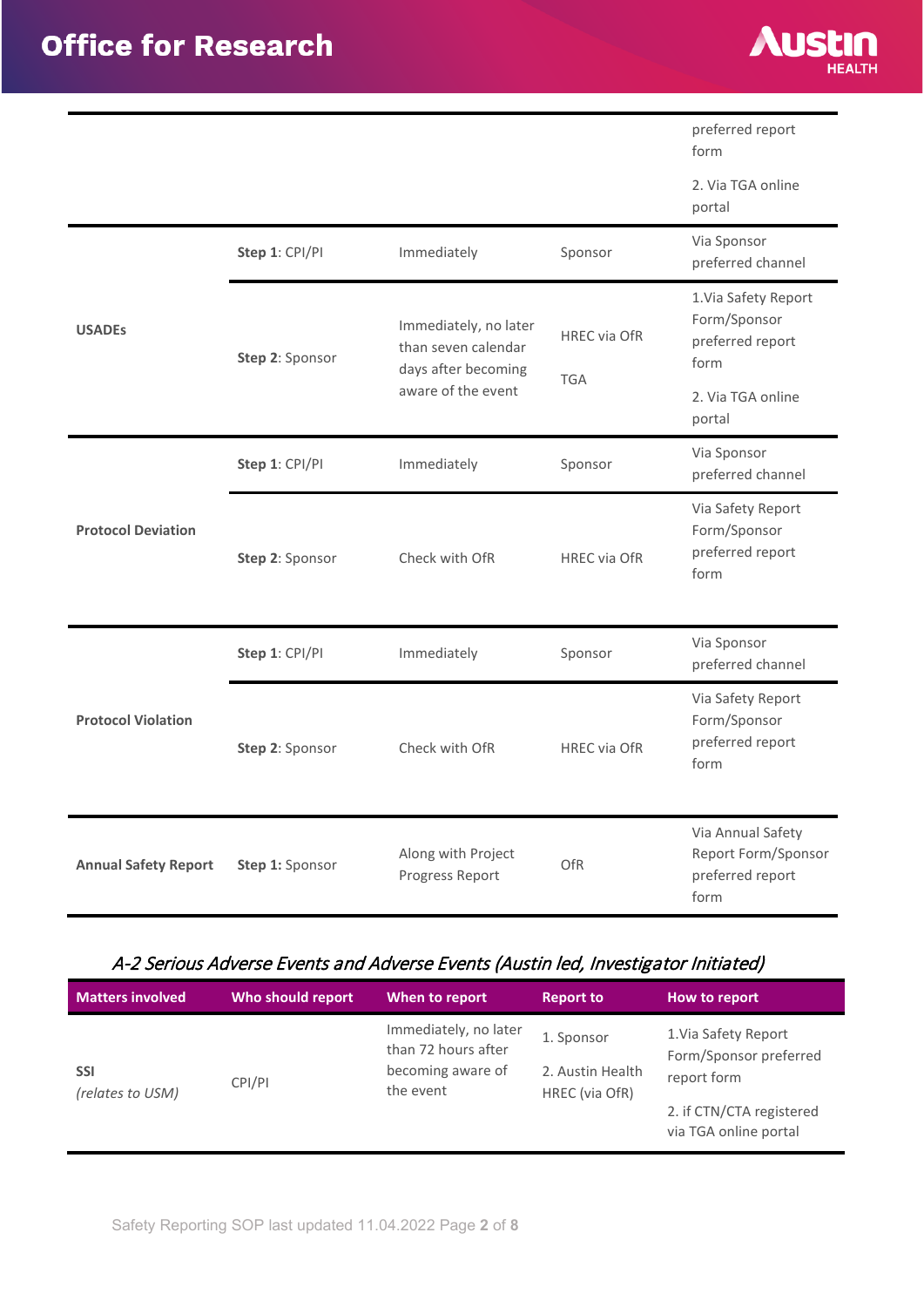# **Office for Research**



| <b>SSI</b><br>(results in Urgent<br>amendment,<br>Temporary Halt, Early<br>Termination of study) | CPI/PI | Immediately, no later<br>than 15 calendar days<br>after becoming aware<br>of the event    | 1. Sponsor<br>2. Austin Health<br>HREC (via OfR) | 1. Via Safety Report<br>Form/Sponsor preferred<br>report form<br>2. if CTN/CTA registered<br>via TGA online portal |
|--------------------------------------------------------------------------------------------------|--------|-------------------------------------------------------------------------------------------|--------------------------------------------------|--------------------------------------------------------------------------------------------------------------------|
| <b>SUSARs</b>                                                                                    | CPI/PI | Immediately, no later<br>than seven calendar<br>days after becoming<br>aware of the event | 1. Sponsor<br>2. Austin Health<br>HREC (via OfR) | 1. Via Safety Report<br>Form/Sponsor preferred<br>report form<br>2. if CTN/CTA registered<br>via TGA online portal |
| <b>USADEs</b>                                                                                    | CPI/PI | Immediately, no later<br>than seven calendar<br>days after becoming<br>aware of the event | 1. Sponsor<br>2. Austin Health<br>HREC (via OfR) | 1. Via Safety Report Form<br>2. if CTN/CTA registered<br>via TGA online portal                                     |
| Protocol<br><b>Deviation/Violation</b><br>& Breaches                                             | CPI/PI | Site PI & CPI                                                                             | Austin Health<br>HREC (via OfR)                  | Via Protocol<br>breach/deviation/violation<br>report or corrective and<br>preventative action<br>(CAPA) plan       |
| <b>Annual Safety Report</b>                                                                      | CPI/PI | Along with Project<br>Progress Report                                                     | OfR                                              | Via Annual Safety Report<br>Form                                                                                   |

## <span id="page-2-0"></span>A-3 Serious Adverse Events and Adverse Events (Externally approved where events occur at Austin Site)

| <b>Matters involved</b> | Who should report | When to report                                      | <b>Report to</b>                                           | How to report                                                                                                      |
|-------------------------|-------------------|-----------------------------------------------------|------------------------------------------------------------|--------------------------------------------------------------------------------------------------------------------|
| <b>SSI</b>              | Austin Site PI    | Immediately                                         | 1. Sponsor<br>2. Led HREC<br>2. Austin Health<br>(via OfR) | 1. Via Safety Report<br>Form/Sponsor preferred<br>report form<br>2. if CTN/CTA registered<br>via TGA online portal |
| <b>SUSARS</b>           | Austin Site PI    | Promptly, as per<br>advice from lead<br><b>HREC</b> | 1. Sponsor<br>2. Led HREC<br>2. Austin Health<br>(via OfR) | 1. Via Safety Report<br>Form/Sponsor preferred<br>report form<br>2. if CTN/CTA registered<br>via TGA online portal |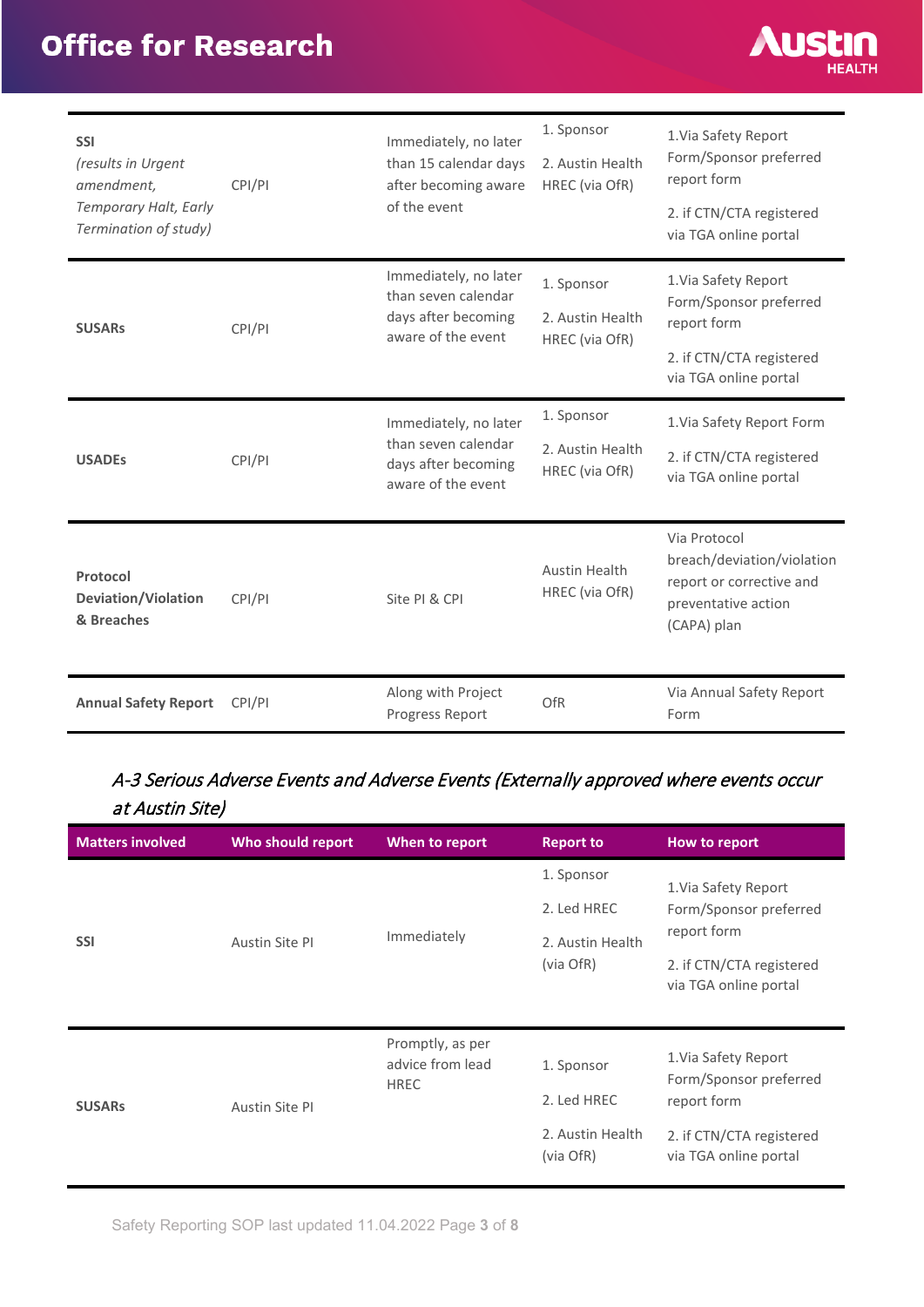

| <b>USADES</b>                                 | Austin Site PI | Promptly, as per<br>advice from lead<br><b>HREC</b> | 1. Sponsor<br>2. Led HREC<br>2. Austin Health<br>(via OfR) | 1. Via Safety Report<br>Form/Sponsor preferred<br>report form<br>2. if CTN/CTA registered<br>via TGA online portal |
|-----------------------------------------------|----------------|-----------------------------------------------------|------------------------------------------------------------|--------------------------------------------------------------------------------------------------------------------|
| Protocol<br>Deviation/Violation<br>& Breaches | Austin Site PI | Promptly to CPI                                     | 1. Sponsor<br>2. Led HREC<br>2. Austin Health<br>(via OfR) | Via Protocol<br>breach/deviation/violation<br>report or corrective and<br>preventative action<br>(CAPA) plan       |

## <span id="page-3-0"></span>Part B: Definitions & Responsibilities

#### **1.1 Commercial Sponsor**

A Commercial Sponsored project is defined when a project is funded by an Australian arm of an International Pharmaceutical and/or Biotechnology company, or an Australian Clinical Research Organisation (CRO) or an Australian Private Company.

- I. When the Site Principal Investigator has reported a safety event to the Sponsor, the Sponsor must:
	- a. Ensure the Site Principal Investigator has taken appropriate action to eliminate the hazard
	- b. Report to Lead HREC
	- c. Report to TGA
	- d. Report to all Site Principal Investigators and the Coordinating Investigator (if different from the Site Principal Investigator).
- II. If the Sponsor's causality assessment conflicts with the assessment made by the Site Principal Investigator, the opinions of each party must be reported.
- III. Reporting timelines for different safety event types are outlined.

#### **1.2 Institution, including role of Institutional Delegate/s (e.g., staff within Office for Research)**

The institution is a public or private entity that employs the Coordinating Investigator and/or Site Principal Investigator and/or any Associate Investigator/s. The institution is responsible for ensuring:

- a) Assessing whether any safety reports received impact on medico-legal risk, the responsible conduct of research, adherence to contractual obligations or the trial's continued site/governance authorisation, and where applicable, facilitate the implementation of corrective and preventative action.
- b) Develop clear guidance for investigators detailing the requirements for safety reporting and monitoring in clinical trials. As outline in this document.

Some institutions may have delegated their authority staff within an Office for Research. This Office is responsible for receiving and triaging safety events, and alerting relevant departments within the institution, such that the institution has appropriately reviewed and assessed the impact on medico-legal risk, insurance and site feasibility.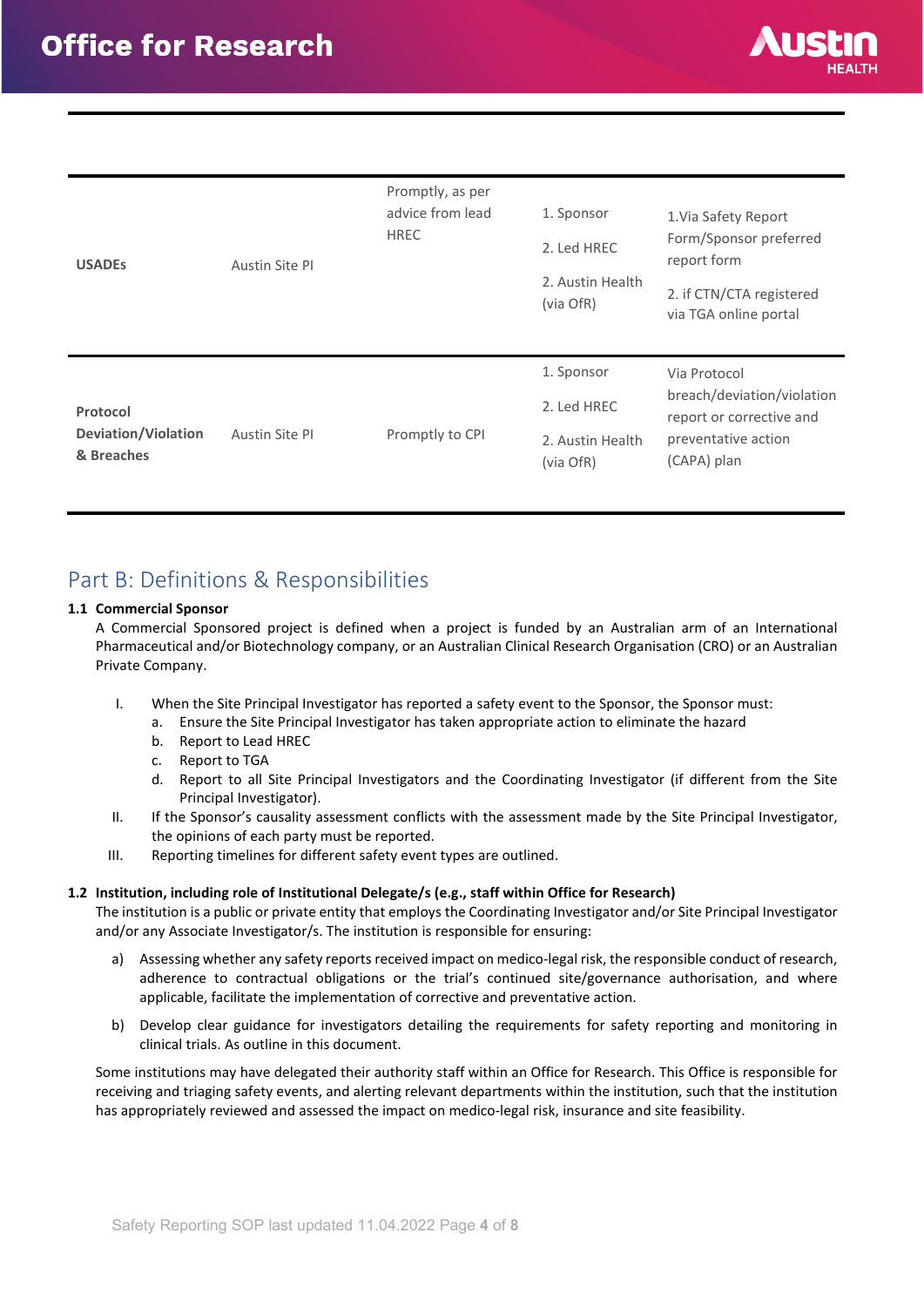

The Site Institution is the place where the safety event occurred. The Site Institution must review the safety event to assess if the safety event impacts on their medico-legal risk, the responsible conduct of research, adherence to contractual obligations, and where applicable, facilitate the implementation of corrective and preventative action.

- I. The Site Institution will often have a Delegated Officer (within the Office for Research) to report these events to. The Site Institution must:
	- a. Immediately upon receiving the safety event, notify the relevant areas to the relevant areas that have oversight of:
		- Site Institution's Expert Review Committee /Independent Data Management Safety Monitoring Board
		- Legal & Insurance Departments
		- Quality and Safety
	- b. Receive evidence from the Site Principal Investigator that they have reported the safety event to the Sponsor, lead HREC and TGA.
- II. The Site Institution will provide any feedback in writing to the Site Principal Investigator, Sponsor, Coordinating Investigator and if appropriate, the lead HREC, within 28 calendar days of becoming aware of the event.
- III. If the safety event impacts on the institution's ability to carry out the study in a safe manner in accordance with its insurance, legal/contractual and Quality & Safety requirements, the institution may choose to close the study in consultation with the Site Principal Investigator and Sponsor.
- IV. The Site Institution Delegated Officer will maintain a confidential registry of all safety events which have occurred at their site.
- **1.3 Coordinating Investigator:** Authorised person responsible on a day-to-day basis for the conduct of the study. This person is identified by the Pharmaceutical and/or Biotechnology Company or CRO.
	- I. In the event of a safety event (as defined in Table 1), the Site Principal Investigator is responsible for:
		- a. Taking immediate action to eliminate the hazard
		- b. Reporting the safety event to the Sponsor within 24 hours of becoming aware
		- c. Reporting the safety event to the Site Institution according to the institutional policy
		- d. Tracking the safety event using the Adverse Event Tracker provided for the site
	- II. As the Sponsor takes responsibility for reporting safety events, there is no need for the Site Principal Investigator to report the safety event to the Coordinating Investigator for Commercially Sponsored Clinical **Trials**
	- III. If the SSI requires an immediate change to study documentation to address the safety hazard, this change can take place prior to receiving written approval from the Lead HREC. However, written approval must be applied for within 15 calendar days of becoming aware of the event.
- **1.4 Site Principal Investigator:** The Site Principal Investigator is defined as the person who has taken responsibility of the clinical trial at the site but does not hold overall responsibilities across all sites. This person is identified by the Pharmaceutical and/or Biotechnology Company or CRO.

If the safety event occurred at the Coordinating Investigator's site, the reporting requirements are the same as the Site Principal Investigator requirements outlined in Section 1.3.

#### **1.5 Lead Human Research Ethics Committee (HREC)**

The lead HREC is the allocated HREC which provides ethical approval for the project. The lead HREC is identified based on the following information:

- a) Where the study is conducted
- b) Single or multisite
- c) the Coordinating Investigator and Site Principal Investigator requirements (for multisite projects)

The lead HREC must receive a written report detailing (1) reasons for the SSI and (2) Plan for corrective and preventative action. The Lead HREC safety event report template must be used when reporting to them.

I. Reporting timeframes for safety events to the lead HREC are outlined in Table 1.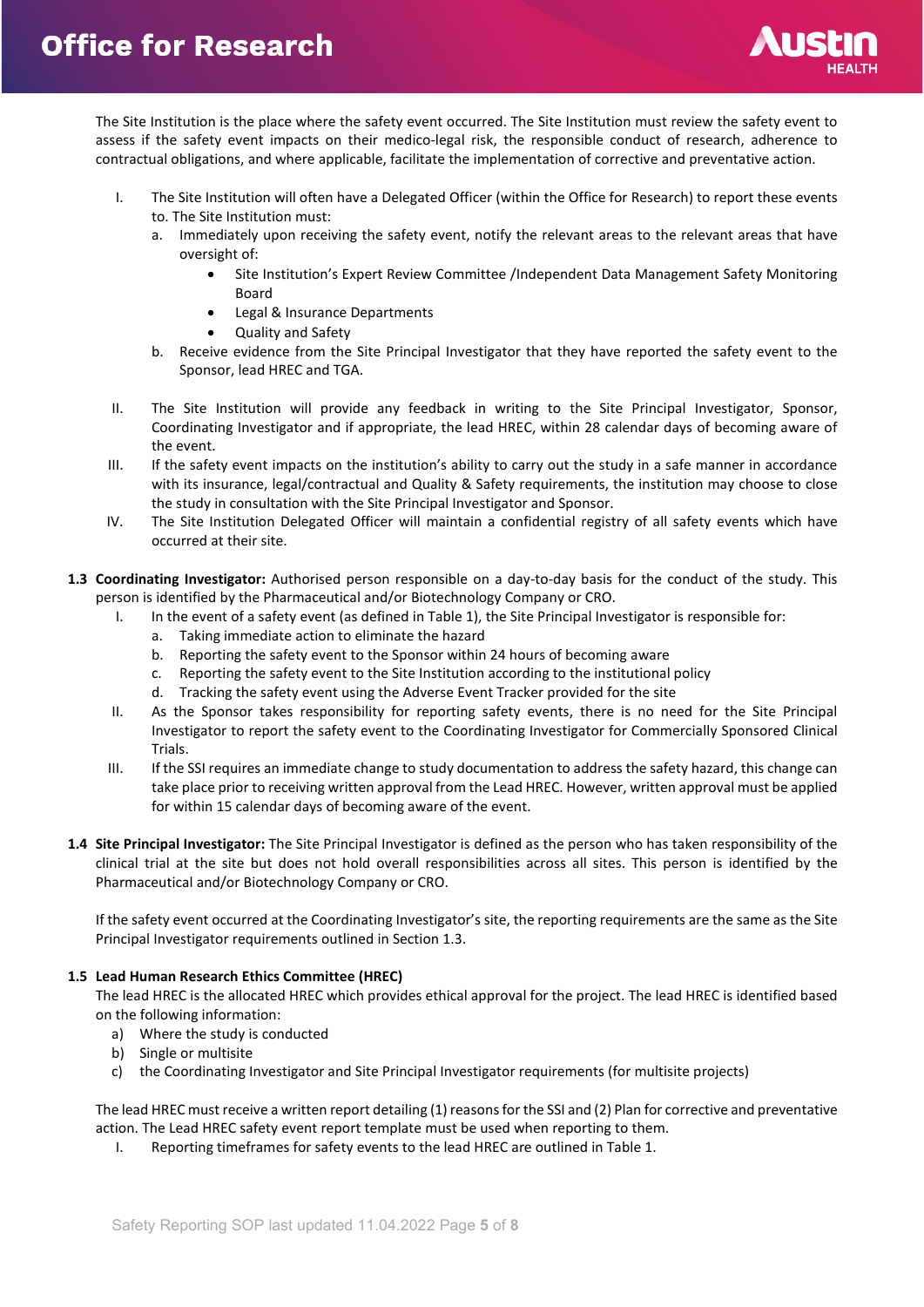

- II. The lead HREC is not required to approve the urgent safety amendment prior to implementation. However, notifications of safety events should be reviewed at the meeting of the lead HREC or delegated sub-committee or executive.
- III. The lead HREC should consider whether the measures taken are appropriate in relation to the apparent risk to participants, and what further action the Site Principal Investigator/Coordinating Investigator/Sponsor propose to take, for example, the submission of amendments to the protocol. Where any concern arise about the safety or welfare of participant or the conduct of the research, the lead HREC should address these with the site Principal Investigator/Coordinating Investigator/Sponsor and Site Institution (if appropriate) in writing.

#### **1.6 Therapeutic Goods Administration (TGA)**

The TGA must be notified of Clinical trials of unapproved therapeutic goods conducted in Australia under the Clinical Trial Notification (CTN) or Clinical Trial Approval (CTA) Schemes. The TGA may

- 1. Conduct an audit of clinical trials where there are safety concerns
- 2. Stop trial if it is in the public's interest
	- I. It is the Sponsor's responsibility to report safety events to the TGA.
	- II. The process to notify the TGA is outlined on the TGA's website. This information can be viewed at <https://www.tga.gov.au/book-page/your-regulatory-reporting-requirements>. Please note there are different processes for reporting SUSARs and USADEs.
	- III. The Sponsor must provide a copy of any correspondence from the TGA to Delegated Officer at the Site Institution.
	- IV. The TGA can decide to:
		- a. Conduct an audit of the clinical trial
		- b. Stop the clinical trial

#### **1.7 Significant Safety Issue (SSI)**

A SSI is a safety event that could adversely affect the safety of participants or materially impact on the continued ethical acceptability or conduct of the trial. There are four types of actions you can report SSIs under. They are:

- a) Urgent Safety measure (USM) is a measure required to be taken in order to eliminate an immediate hazard to participant's health and/or safety
- b) Urgent amendments to Study Documentation that impact on Participant Safety
- c) Temporary Halt
- d) Early Termination of a study for safety reasons

#### **1.8 Urgent Safety Measure (USM)**

USM is a measure required to be taken in order to eliminate an immediate hazard to participant's health and/or safety.

#### **1.9 Suspected Unexpected Serious Adverse Events (SUSARs) (investigational products)**

SUSARs are classified as events that lead to:

- a) Death
- b) Are life-threatening
- c) Requires hospitalisation or prolongation of existing hospitalisation
- d) Results in persistent or significant disability
- e) Consists of a congenital anomaly or birth defect

#### **1.10Unanticipated Serious Adverse Device Effects (USADEs) for Medical Devices:**

USADEs are classified as events that lead to that has not been identified in the risk report and has led to:

- a) Death
- b) Serious deterioration in the health of the participants that resulted in
	- Life-threatening illness or jury
	- Permanent impairment of a body structure or function
	- In-patient or prolonged hospitalisation
	- Medical or surgical intervention to prevent life-threatening illness or injury or permanent impairment to a body structure of a body function
- c) Fetal distress, death or congenital abnormality or birth defect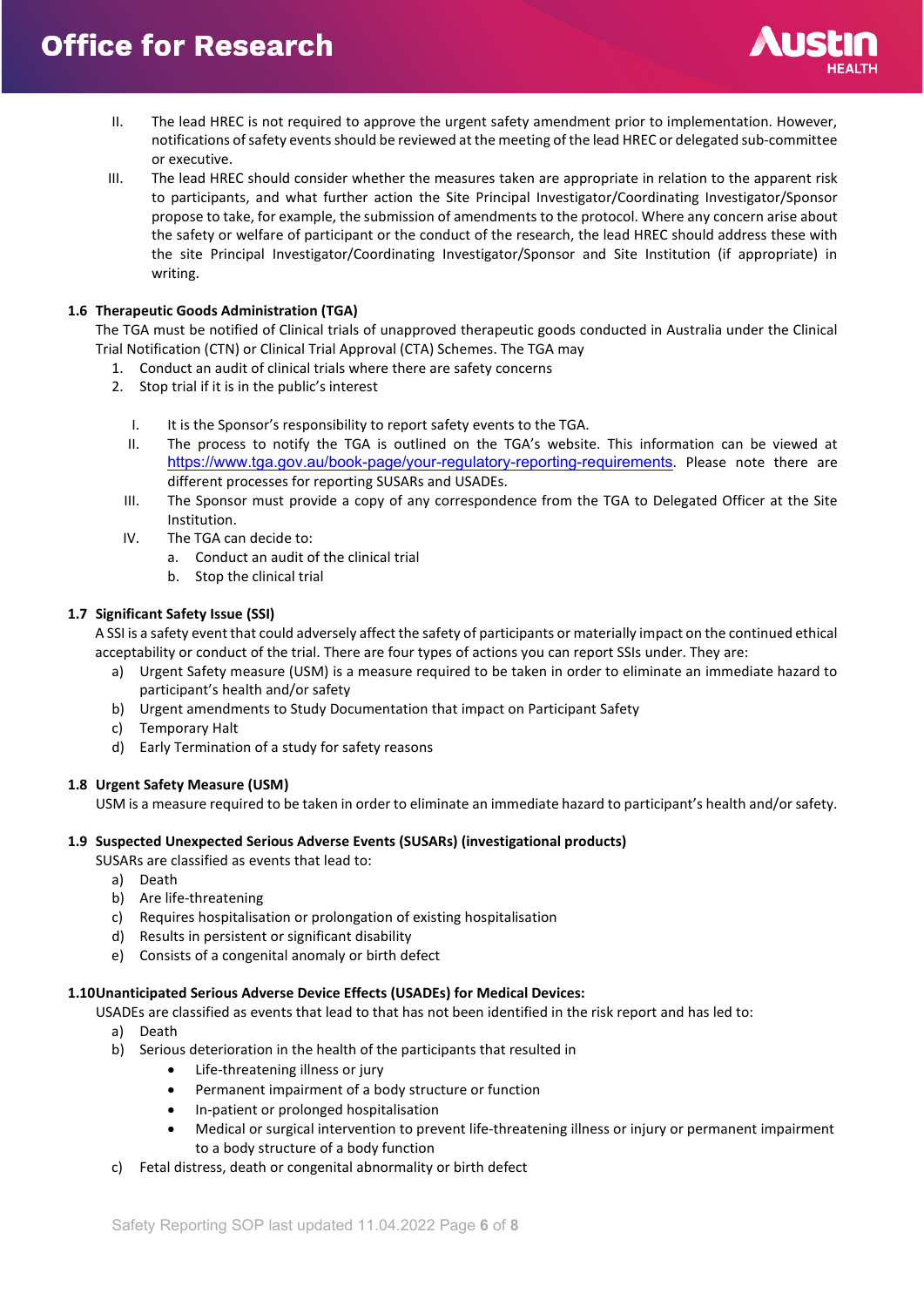

#### **1.11Protocol Deviations and violations**

A protocol deviation/violation is a failure to comply with the final study protocol as approved by the Ethics Committee. A violation is a serious non-compliance with the protocol that can result in the exclusion of a patient or their results from the study and in some cases a charge of research misconduct.

Changes to, or non-compliance with the research protocol without prior approval from the sponsor or the approving HREC that may (or has the potential to) impact or have a significant effect on the participants right to safety, welfare, privacy and/or on the integrity of the data. Deviations may result from the action of a researcher, research staff and/or the participant.

Examples of a protocol deviations:

- Failure to follow the HREC approved recruitment strategy, the use of unapproved recruitment materials or recruitment methods;
- Failure to obtain valid informed consent or complete study screening processes according to the approved protocol;
- Loss of laptop computer or portable storage devices that contained identifiable, private information about participants;
- Distribution of incorrect or study medication, dose or the use of expired study medications;
- Not following inclusion/exclusion criteria;
- A rescheduled study visits or follow up visit, failure to collect an ancillary self-report questionnaire;
- Subject's refusal to complete scheduled research activities;
- Failure to provide medical assistance, support or complete safety follow up to participants who request assistance;
- Changes to the research methodology, data collection methods, plan for disseminating the research results without prior approval from the sponsor or approving HREC.

At Austin Health protocol violations are considered under the same category as protocol deviations and must be reported using the Austin Health protocol deviation report form.

Protocol deviations occurring at a site must be documented in site files and need to be reported by site principal investigator to the Coordinating Principal Investigator.

The Coordinating Principal Investigator must review the protocol deviation, along with the clinical trial protocol to establish the corrective actions and preventative steps to prevent the deviation from reoccurring.

The protocol deviation and corrective action plan must be reported to the Sponsor's Delegate by the Coordinating Principal Investigator or Coordinating Research Team using the protocol deviation report form.

#### **1.12Serious Breach**

A serious breach occurring at a participating site must be reported by the site Principal Investigator to the Coordinating Principal Investigator within a specified timeframe.

The Coordinating Principal Investigator must review the serious breach, along with the clinical trial protocol to develop a Corrective and Preventive Action (CAPA) that defines the steps to prevent the serious breach from reoccurring.

The serious breach report and the CAPA is to be provided to the lead HREC and the sponsors delegate for review and approval.

A serious breach is defined as a breach of Good Clinical Practice, the clinical trial protocol, the clinical trial standard operating procedures, or the human ethics approval that is likely to affect to a significant degree the safety or rights of participants or the reliability and robustness of the data generated in the clinical trial. Examples of serious breaches include but are not limited to: